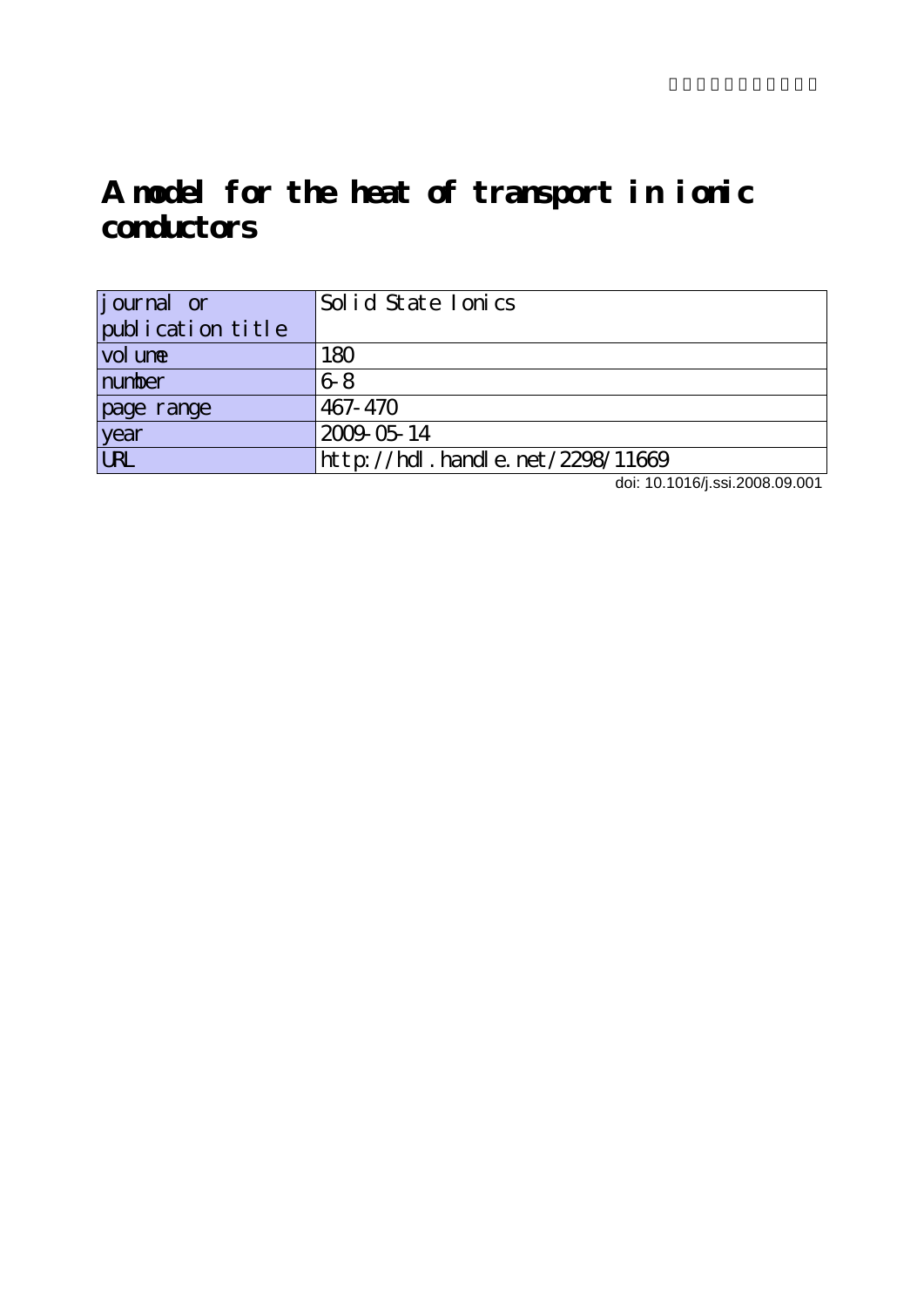## **A Model for the Heat of Transport in Ionic Conductors**

#### S. Taniguchi, M.Aniya

Department of Physics, Graduate School of Science and Technology, Kumamoto University, Kumamoto 860-8555, Japan

#### *Abstract*

The ion flow caused by a temperature gradient originates the ionic thermopower which is quantified by the heat of transport. Experimentally, it is known that in superionic conductors, the heat of transport  $Q$  is nearly equal to the activation energy for ion transport  $E_a$ . In the present paper, a model for the heat of transport in ionic conductors has been proposed based on a lattice dynamical theory of diffusion. We have shown that the relationship between *Q* and *Ea* is determined by the participation degree of different phonon modes, in particular the short wavelength phonons to the atomic jump processes. The implication of this finding to the transport properties of superionic conductors has been discussed, and it is suggested that the degree of the collective motion in ionic conductors increases with the increase in  $Q/E_a$ . The model predicts that good ionic conductors will show large value of  $Q/E_a$ . The importance of the acoustic phonons in the ion transport processes has been also pointed out.

Keywords: heat of transport, thermoelectric power, ionic conductors, phonons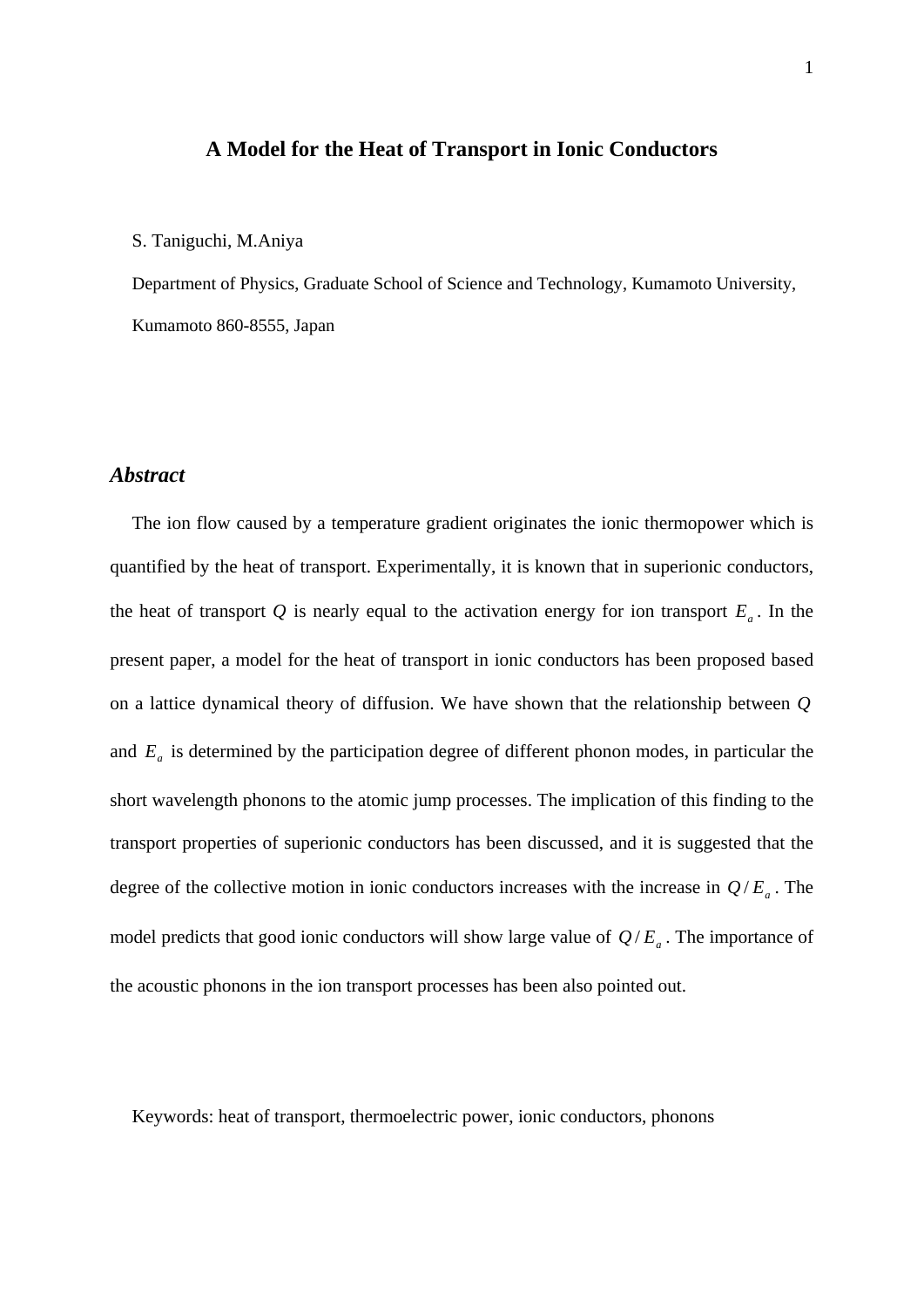# *1. Introduction*

The thermoelectric effects provide a means by which thermal energy can be converted into electricity and by which electricity can be used for heat pumping or refrigeration. Thermoelectric materials have been studied extensively in the late 1950s and 1960s after Ioffe first proposed the investigation of semiconductor materials for utilization in thermoelectric applications. Recently, there has been a resurgence of interest in thermoelectrics, and over the past few years many new classes of materials have been investigated. Much of the recent interest was motivated by the need for new alternative energy materials. Many new concepts of materials, including bulk and thin films with complex structures and geometry, new materials synthesis, theories, and characterizations have been advanced during the last few years [1-4]. However, this situation is mainly for electronic conductors in which the charge is carried by electrons or holes. Concerning the thermoelectric effect in ionic conductors, the situation is very different. Although the ionic thermopower has been studied over the decades [5-18], its understanding from the fundamental point of view remains still obscure. For instance, it is known that in superionic conductors, the heat of transport which is determined from the thermopower measurement is nearly equal to the activation energy determined from ionic conductivity [9,10]. Why must be so? Its exact origin is not known. In the past, some challenges have been done to explain this behavior [5-8]. Among these, the free ion model catches in a simple way the basic phenomenology of the ionic thermopower [5]. However, the assumption used in this model is questionable. More elaborated model for ionic thermopower dealing with the relationship between heat of transport and activation energy of ion transport have been also proposed [6-8]. In the present paper, a model for the heat of transport in ionic conductors is presented. The model is based on a lattice dynamical theory of diffusion [19-21]. Our model indicates that the relationship between the heat of transport and the activation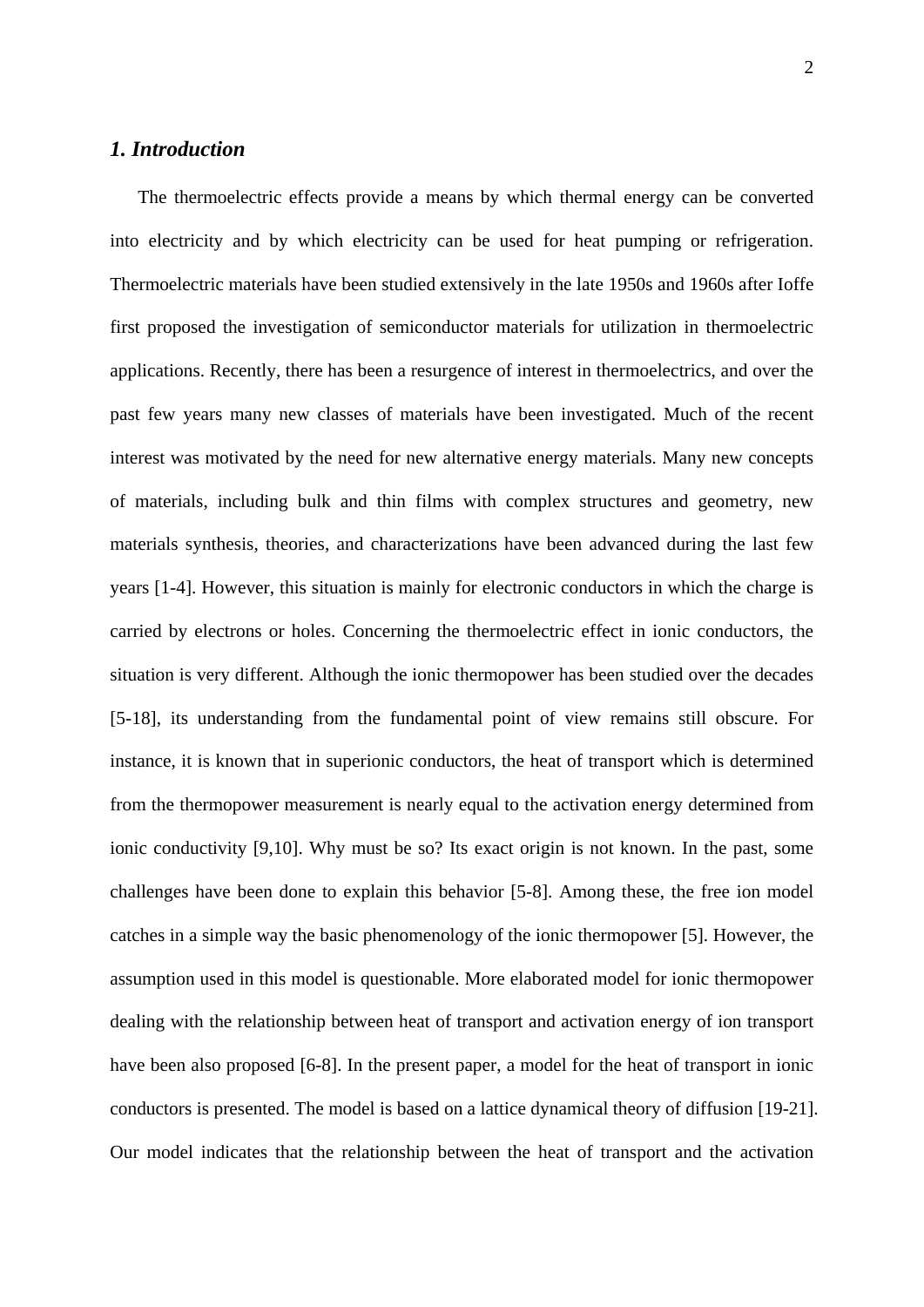energy of ion conduction is determined by the participation degree of the short wavelength phonons in the atomic jump processes.

#### *2. Model*

In this paper we consider an ionic conductor, in which the charge transport is due to the displacement of ions. According to the laws of irreversible thermodynamics, when gradients of temperature *T* and ion concentration *n* exist in the system, the ion flow density  $\vec{j}$  is written as [22]

$$
\vec{j} = -D\left(\text{grad}n + \frac{Qn}{k_B T^2}\text{grad}T\right),\tag{1}
$$

where *D* is the diffusion coefficient,  $Q$  is the heat of transport of the ions and  $k_B$  is the Boltzmann constant. The diffusion coefficient is written as

$$
D = ao2 \bar{f} \exp[-Ea/ka T],
$$
 (2)

where  $a_0$  is the interatomic distance,  $\bar{f}$  is the mean vibrational frequency and  $E_a$  is the activation energy.

The thermopower, *S* is defined as

$$
grad \phi = Sgrad T, \qquad (3)
$$

where  $\phi$  is the electrochemical potential induced by the applied temperature gradient. The heat of transport is related with the thermopower as

$$
S = -\frac{Q}{eT} + H\,,\tag{4}
$$

where *e* is the charge of the mobile ion species and *H* is a term due to the electrode contact potential [9,10].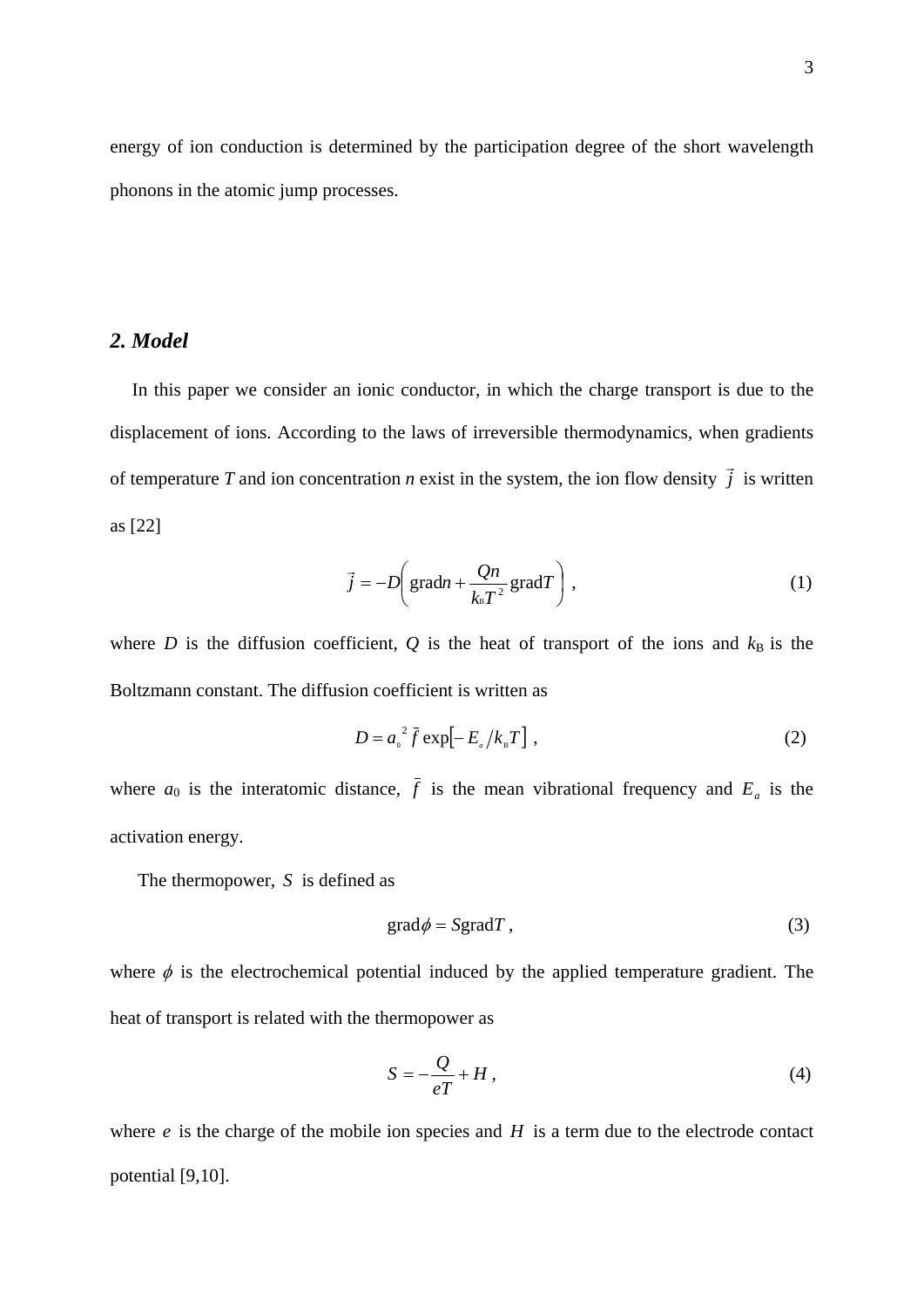In the following, we consider a linear chain of atoms which are oscillating around their equilibrium sites. The chain may contain vacancies that permit the adjacent atom to jump into these vacancies as illustrated in Fig. 1. In the lattice dynamical theory of diffusion, the atomic jump is accomplished by the in-phase superposition of lattice modes. That is, whole group of atoms contribute to the activation process. When an ion jumps, the vibration amplitude of the jumping ion should be sufficiently large. As illustrated in Fig. 2, here it is assumed that the ion jumps when its amplitude of vibration exceeds a critical value  $q_0$ . Although the physical phenomena are not the same, the model contains similar idea with the Lindemann's theory of melting, which assumes that the melting occurs when the amplitude of atomic vibration reach a certain fraction of interatomic separation [23].

In terms of the superposition of lattice modes, the displacement of an ion from the equilibrium lattice sites is written as

$$
q = \sum_{i} \alpha_{i} M_{i} = \sum_{i} \alpha_{i} \varepsilon_{i}^{1/2} \cos \omega_{i} t .
$$
 (5)

Here  $\varepsilon_i$  is the energy of the mode  $M_i$  and  $\alpha_i$  is the weight factor of the mode that has frequency  $\omega_i$ . In terms of the quantities q and  $q_0$ , the jump rate  $\Gamma$  can be expressed as

$$
\Gamma = \bar{f} \exp\left[-\frac{q_0^2}{q^2}\right],\tag{6}
$$

where the mean frequency  $\bar{f}$  is defined as

$$
\bar{f}^2 = \sum_i \alpha_i^2 f_i^2 / \sum_i \alpha_i^2 , \qquad (7)
$$

where

$$
f_i = \frac{\omega_i}{2\pi} \tag{8}
$$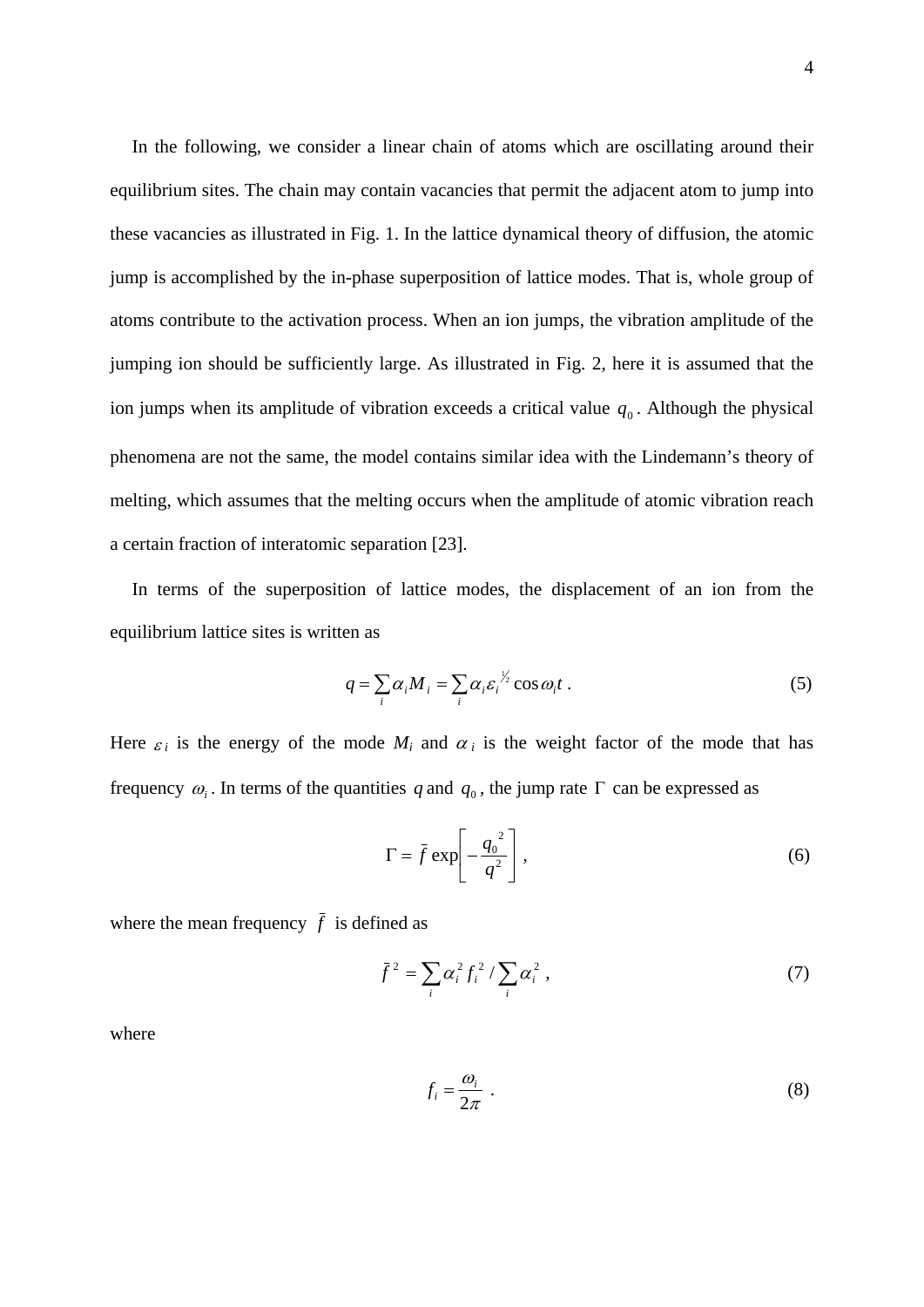From the condition of occurrence of ion jump,  $q > q_0$ , we obtain the minimum energy required for the jump [19],

$$
E_a = q_0^2 \left(\sum_i \alpha_i^2\right)^{-1}.
$$
 (9)

Consider two ions adjacent to the vacancy as shown in Fig. 1. In thermal equilibrium, the phonon distribution is symmetric around the vacancy. Therefore, both ions will jump with equal probability into the vacancy. In a temperature gradient, however, phonons in one direction will dominate those in the opposite direction. In this case, the jump probability of the two ions will be different, and a net flow of ions parallel to the temperature gradient will set up. Denoting by Γ and Γ the ion jump rate from left-to-right and right-to-left sides, respectively, the ion flow *j* is written as

$$
j = na_0 \left( \Gamma_- - \Gamma_+ \right). \tag{10}
$$

The energy of the mode  $\varepsilon_i$  in a temperature gradient, is obtained by solving the Boltzmann transport equation [19] and it is written as

$$
\varepsilon_i = k_{\rm B} T - k_{\rm B} \tau_i v_i \text{grad} T \,, \tag{11}
$$

where the first term is the equilibrium value at temperature  $T$ , and the second term is its departure which represents the non-equilibrium part. Here,

$$
v_i = \frac{d\omega_i}{dk} \tag{12}
$$

is the group velocity of the mode and  $\tau_i$  is the relaxation time which takes into account effectively all the interactions that contribute to the phonon damping processes.

By using Eqs.  $(5)$  and  $(11)$ , Eq.  $(6)$  becomes

$$
\Gamma = \bar{f} \exp\left[-\frac{E_a}{k_B T}\right] \left\{1 - \frac{E_a l}{k_B T^2} \text{grad} T\right\},\tag{13}
$$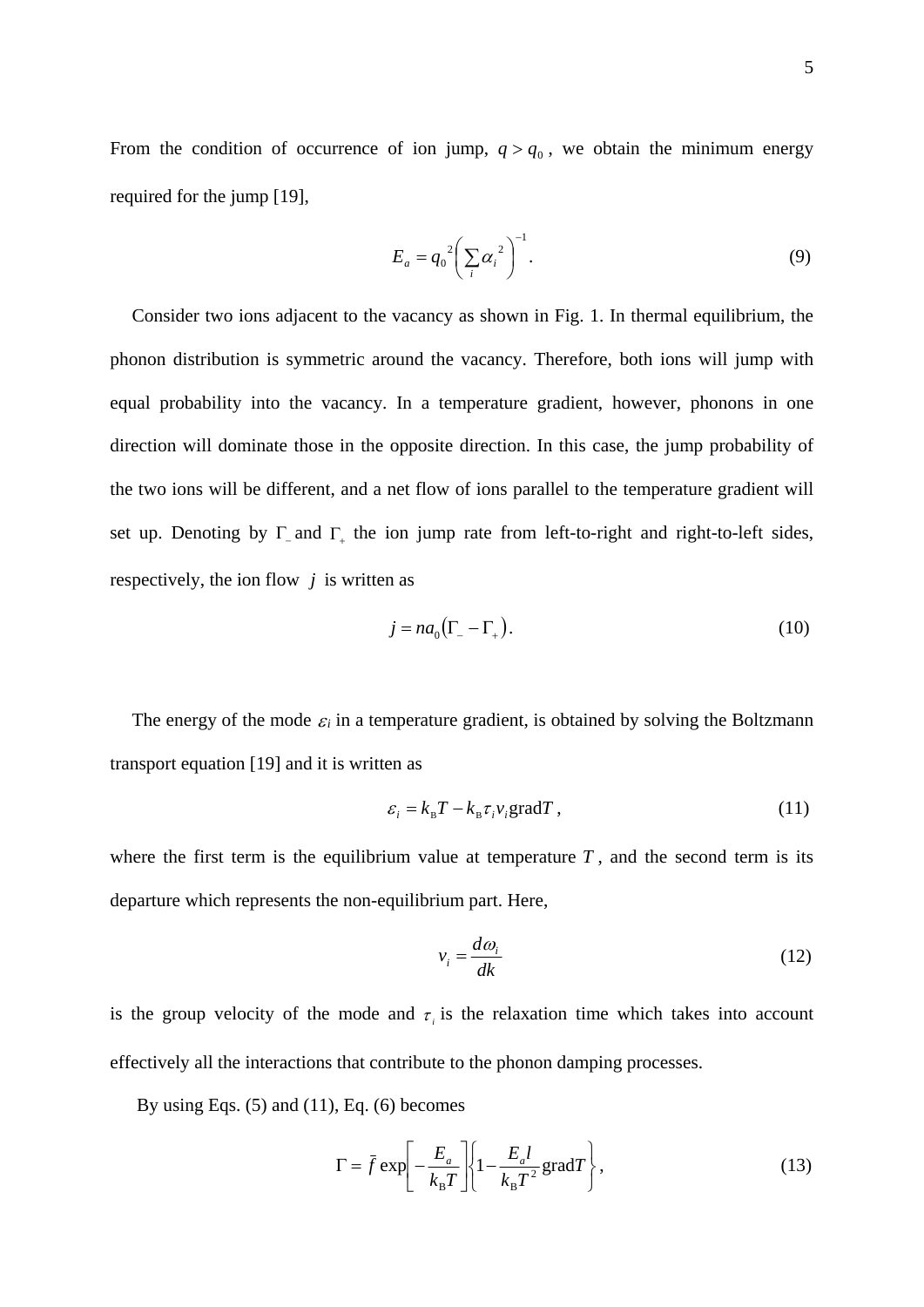where

$$
l = \frac{\sum_{i} \alpha_i^2 \tau_i v_i}{\sum_{i} \alpha_i^2} \tag{14}
$$

Note that the quantity *l* has the dimension of length and that it is weighted by the coefficient  $\alpha_i^2$  used in the expansion of the displacement given in Eq. (5).

We have derived the above equations in one dimension for mathematical simplicity. The expression for the ion flow density is obtained by applying Eq. (13) into Eq. (10), and in three dimensions it is written as

$$
\vec{j} = na_0 \bar{f} \exp\left[-\frac{E_a}{k_B T}\right] \left\{-\frac{2E_a I}{k_B T^2}\right\} \text{grad} T. \tag{15}
$$

Comparing this expression with the phenomenological relation given by Eq. (1), we obtain the following relationship between the heat of transport and the activation energy,

$$
Q = \frac{2l}{a_0} E_a.
$$
 (16)

In the derivation of Eq. (16) we have assumed that there is no gradient in the concentrations of ions in the system. That is, we have assumed that  $\text{grad } n = 0$ . The result shown in Eq. (16) indicates that the ratio  $Q/E_a$  is determined by the quantity *l* defined in Eq. (14), because the interatomic distance  $a_0$  is a material constant.

# *3. Discussion*

 As mentioned in the introduction, experimentally, it is known that in superionic conductors, the heat of transport is nearly equal to the activation energy. According to our model, this fact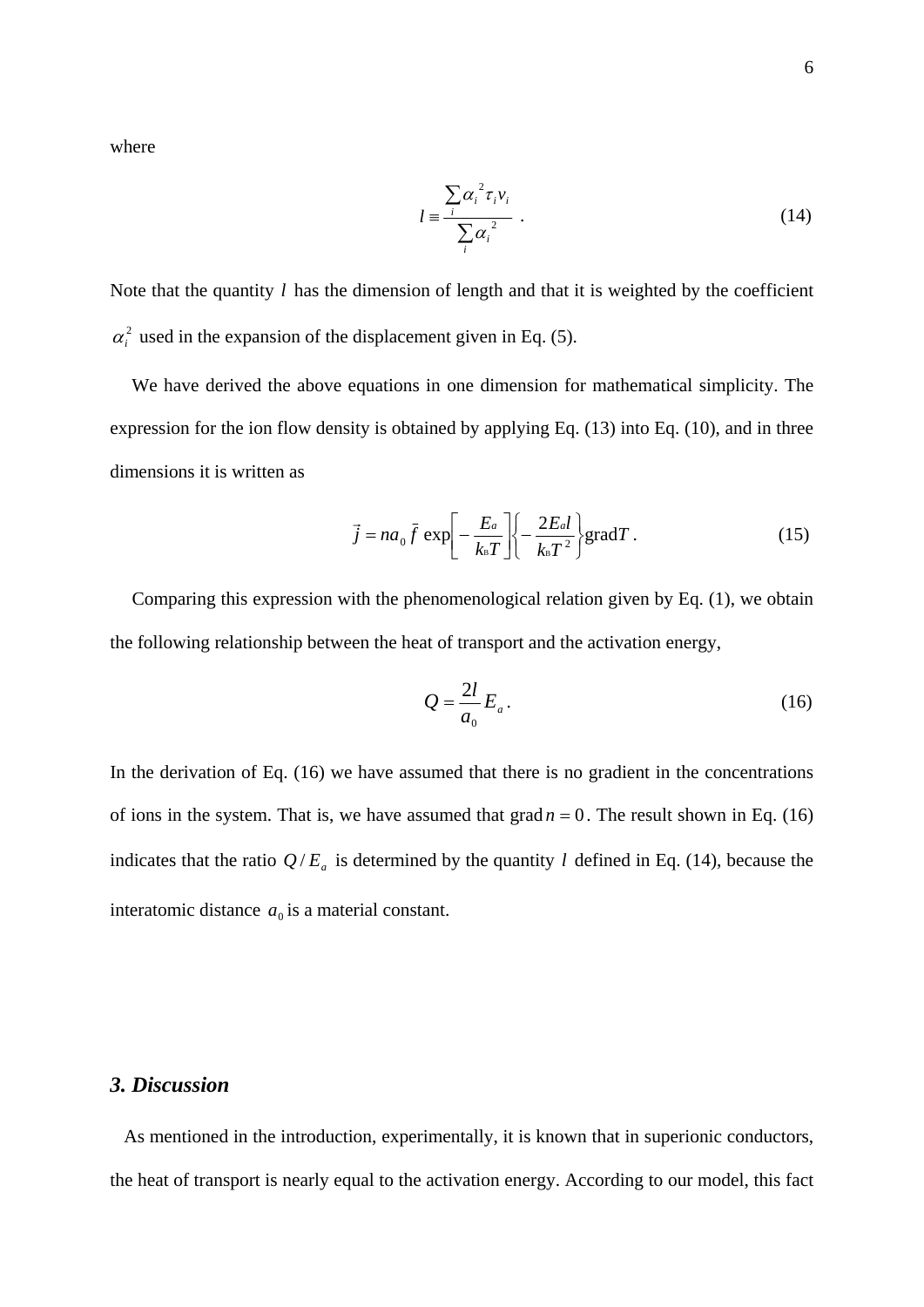indicates that  $l \approx a_0/2$ . At a glance, this result seems strange, because *l* is smaller than the interatomic distance. However, it is not the case as will be shown below. Before entering into this subject, it will be convenient to compare the result obtained with the results of previous studies. The free ion model [5] predicts that  $Q = E_a$ . On the other hand, according to the polaron lattice gas model [6], the result is  $Q \lt E_a$ , and in a calculation using the Fokker-Planck equation [7], the result is  $Q > E_a$ . On the experimental side, according to the data collected for Ag ion conducting materials, all the three cases are available [10]. More specifically, the data are dispersed in the range of  $0.7 < Q/E_a < 1.1$ . For the case of Cu ion conducting materials [13], the data indicate that  $Q < E_a$ . For the case of mixed AgI<sub>*x*</sub>Br<sub>1-*x*</sub> system, it is reported that  $Q > E_a$  [15]. It is gratifying to note that our result given by Eq. (16) can account for all these cases found experimentally. However, it must be reminded that the experimental values of  $Q$  and  $E_a$  contains errors. Therefore, the numerical values given above for the Ag ion conducting materials have only a qualitative meaning.

Concerning the subject of relative magnitude of *l* compared with  $a_0$ , the following physical argument may be given. It is not hard to accept that the phonon modes that contribute effectively to the ion jump processes are vibrations that create elongated space around the vacancy site that we are focusing. The vibration mode could be of both types, acoustic and optical modes. The situation is illustrated schematically in Fig. 3 (A). To avoid confusion, it must be reminded that we are representing the physical idea by using a linear chain. In a real system, the jump could also occur into an interstitial position. The important thing lies in to recognize that short wavelength phonons are involved in the ion jump processes. As is well known, these short wavelength phonons are located near the zone boundary in the phonon dispersion relation as illustrated by area (a) in Fig. 4. If the contribution of these short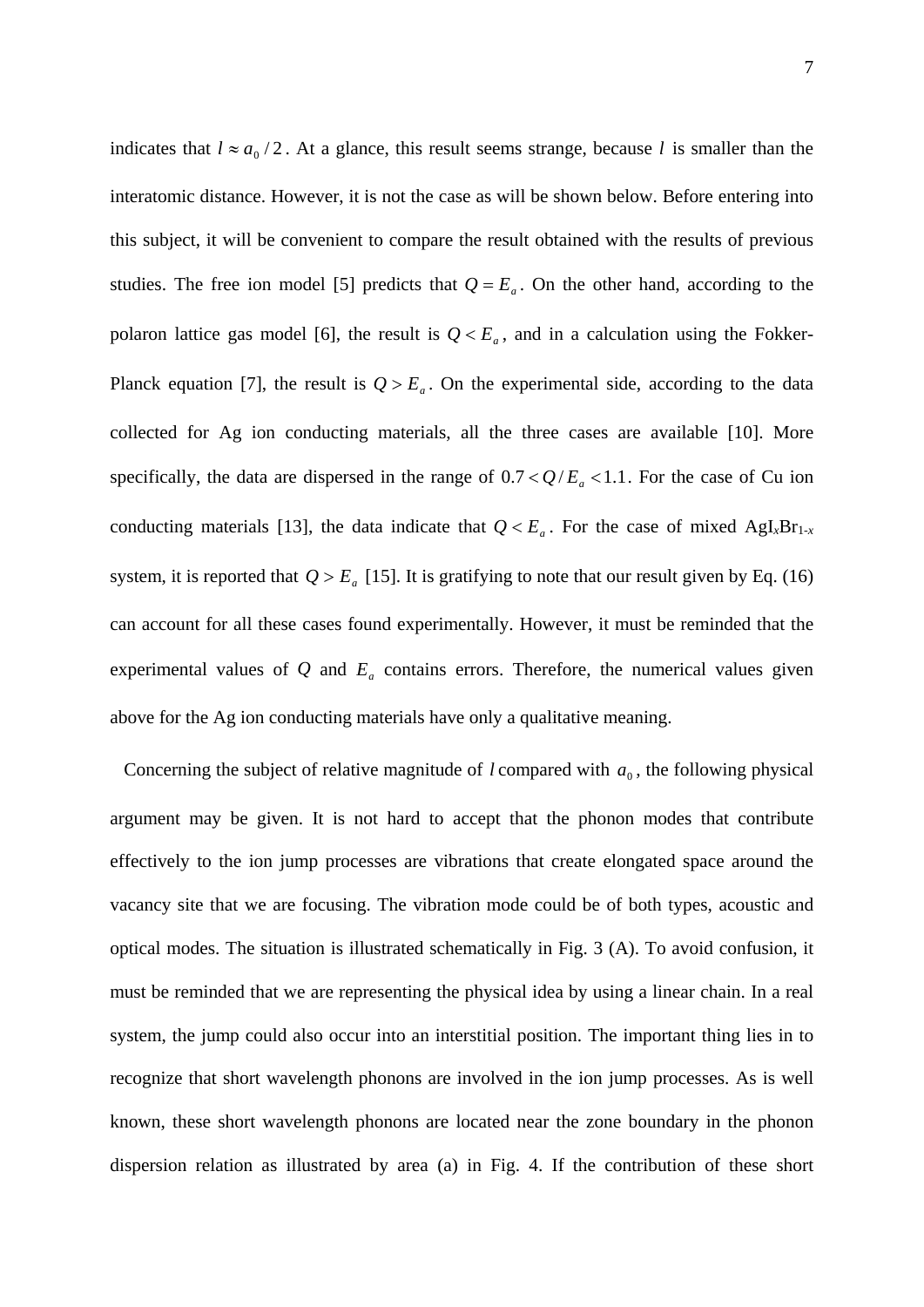wavelength phonons is dominant in the expansion of the displacement given by Eq. (5), the quantity *l* will take a small value, because the group velocity  $v_i$  of these phonons is very small. Therefore, the result found above,  $l \approx a_0/2$  is not an unphysical result. Another interesting point that should be noted is that the model suggests the importance of the acoustic modes in the ion transport processes. This observation arises from the positive value of *l* .

 The above discussion leads also to an interesting picture concerning the ion transport mechanism in superionic conductors. It has been recognized that an important characteristic of the superionic conductors is that many ions move collectively [24,25]. The origin of this collective motion has been studied by different models [25] and more recently, from the point of view of the chemical bond of the materials [26]. The collective nature of the ionic motion suggests that the in-phase motions of the ions are involved. In terms of the concepts gained in the present work, phonons with longer wavelength compared with those involved in the individual ion jump become important. Schematically speaking, these phonons belong to the area (b) shown in Fig. 4. Fig. 3 (B) illustrates the collective nature of the ion dynamics. These observations suggest that in superionic conductors, the energy barrier determined by the chemical bonding is low [26] and that the ions overcome collectively the barrier with the help of phonons.

It is interesting to note at this point, that superionic conducting materials exhibit a relatively flat phonon dispersion curve as compared with other non-superionic materials [27]. This property has been recognized as the low energy excitations in the field of superionic conductors [28-31]. The flat phonon band implies that many phonon modes have almost the same energy. It is quite probable that this characteristic is reflected in the participation degree of the different phonon modes in the collective ion dynamics of superionic conductors. Concerning this point, further study is required.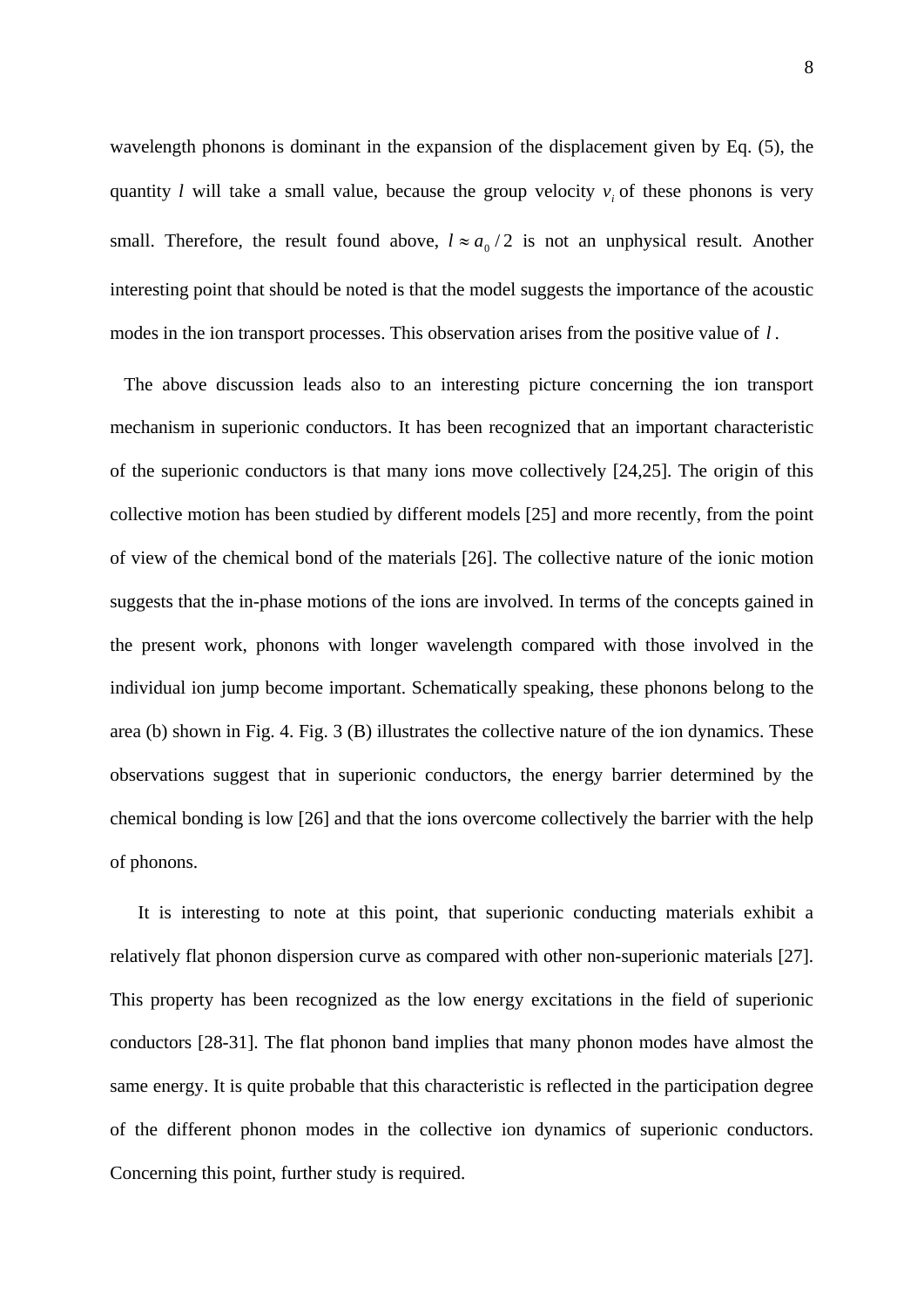The above discussions and the result of the present model shown in Eq. (16) suggest that the degree of the collective motion in ionic conductors increases with the increase in  $Q/E_a$ . That is, the model predicts that good ionic conductors will have large value of  $Q/E_a$ . According to the data reported, at  $T = 555 \text{ K}$ , the conductivity of AgI is  $\sigma \approx 1.8 \text{ Scm}^{-1}$ , and  $Q/E_a \approx 1.3$  [15], whereas for AgCl,  $\sigma \approx 1.1 \times 10^{-3}$  Scm<sup>-1</sup>, and  $Q/E_a \approx 0.3$  [32,33]. This result is in accordance with the prediction of the model. However, since the number of data on *Q* is limited and there are discrepancies between the data reported by different groups, systematic experimental studies are recommended.

## *4. Conclusions*

 The heat of transport which is determined from the measurement of the ionic thermopower provides important information to understand the fundamental properties of ion transport in solids. However, its understanding from the microscopic point of view is insufficient. In the present paper, a model for the heat of transport in ionic conductors has been proposed based on a lattice dynamical theory of diffusion. We have focused in to understand what will be the physical background which is behind the empirical observation that in superionic conductors, the heat of transport is nearly equal to the activation energy. We have shown that the relationship between the heat of transport and the activation energy of ion conduction is determined by the participation degree of different phonon modes, in particular the short wavelength phonons to the atomic jump processes. We have also suggested that in superionic conductors, the collective motion of the ions arise with the help of phonons which have longer wavelength compared with those involved in the individual ion jump processes. The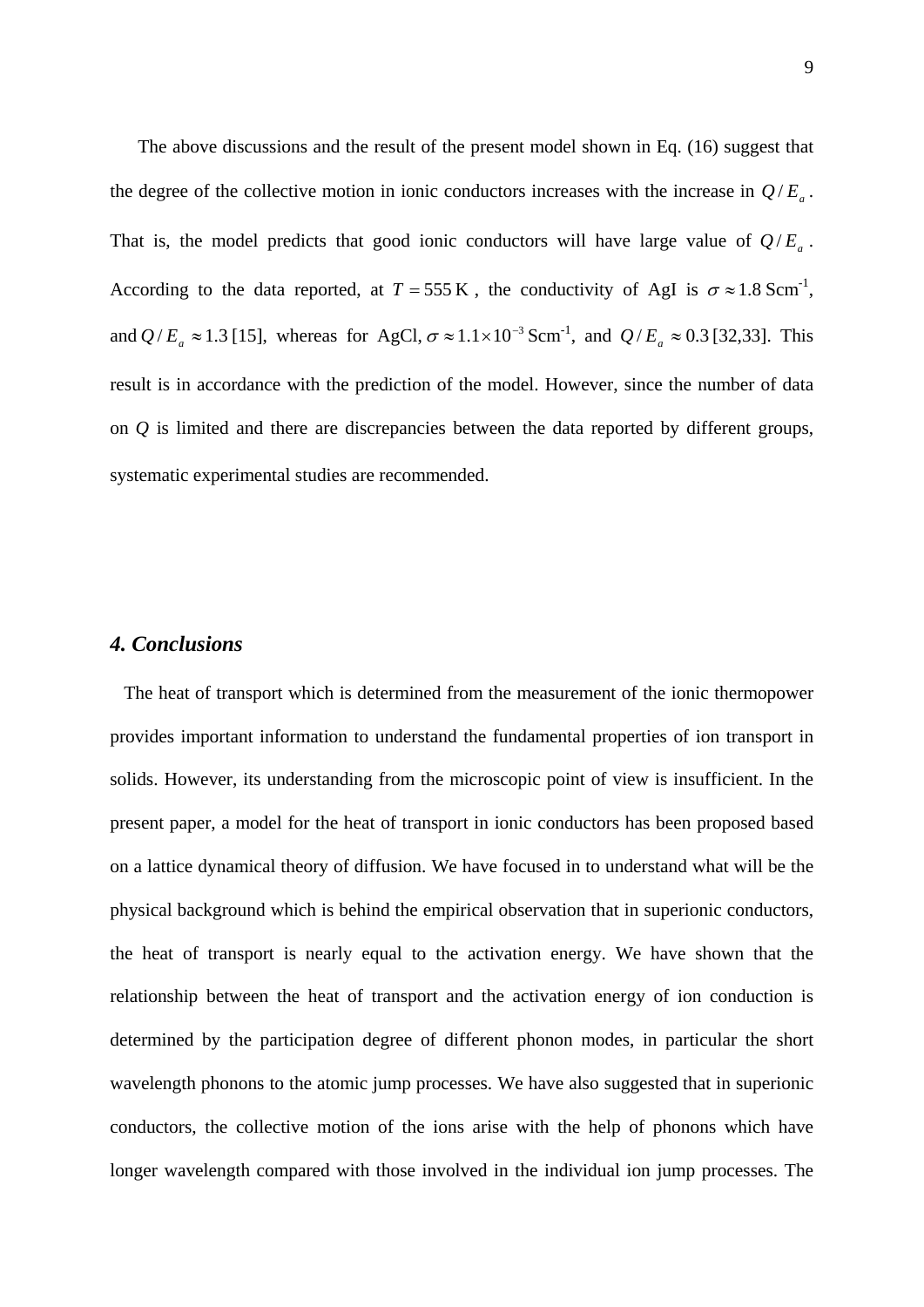model predicts that good ionic conductors will have large value of  $Q/E_a$ . The importance of the acoustic phonons in the ion transport processes has been also pointed out.

# *Acknowledgments*

We would like to thank Prof. J.Kawamura for the valuable discussions. This work was supported in part by a Grant-in-Aid for Scientific Research on Priority Area, "Nanoionics (439)" from the Ministry of Education, Culture, Sports, Science and Technology of Japan and by a Grant-in-Aid for Scientific Research from the Japan Society for the Promotion of Science (No. 19560014).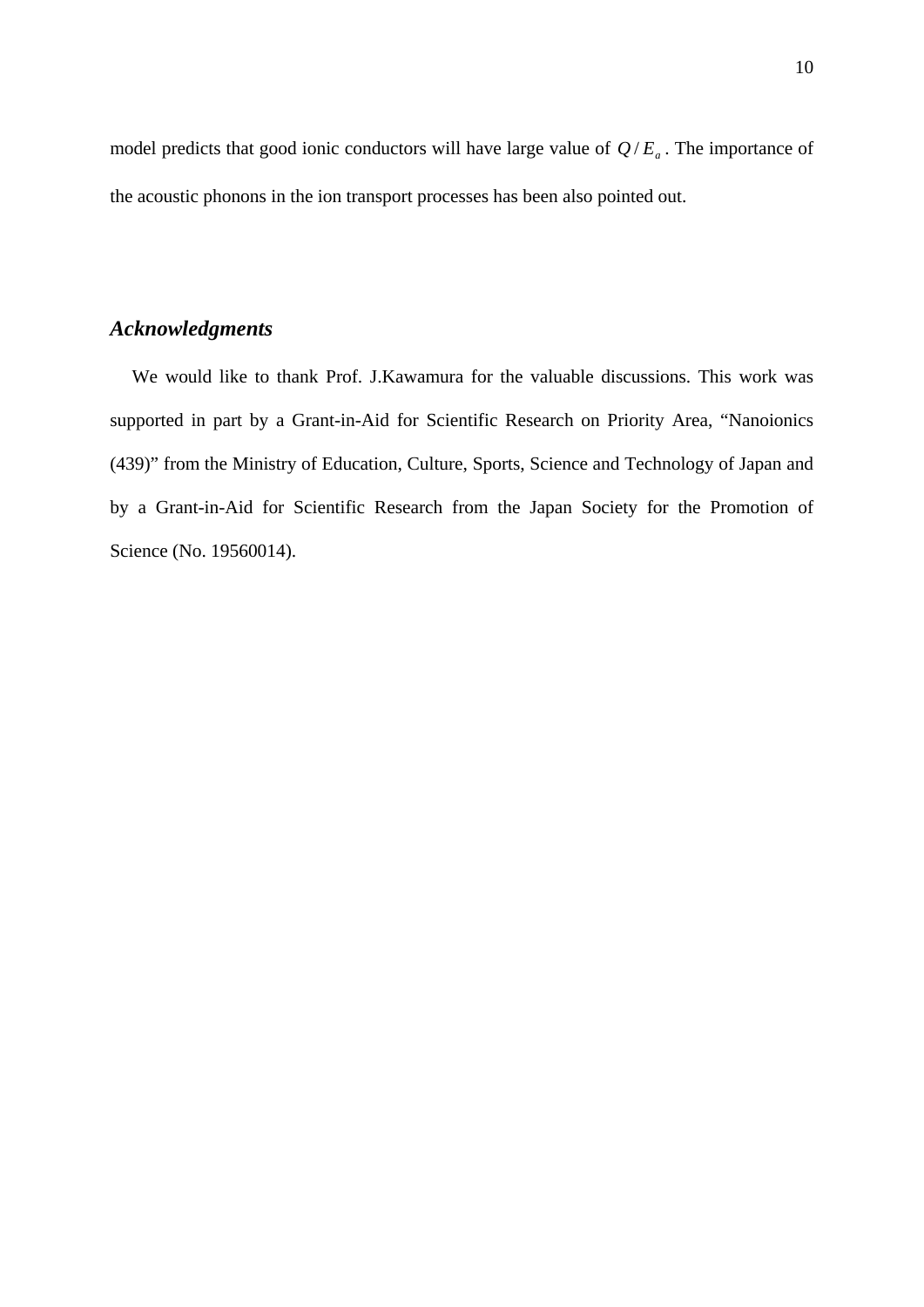# *References*

- [1] T.M.Tritt (Ed.), Recent Trends in Thermoelectric Materials Research, Academic Press, 2001.
- [2] R.Venkatasubramanian, E.Siivola, T.Colpitts, B.O'Quinn, Nature 413 (2001) 597.
- [3] K.F.Hsu, S.Loo, F.Guo, W.Chen, J.S.Dyck, C.Uher, T.Hogan, E.K.Polychroniadis, M.G.Kanatzidis, Science 303 (2004) 818.
- [4] H.Ohta, Ceramics Japan 42 (2007) 592.
- [5] M.J.Rice, W.L.Roth, J.Solid State Chem. 4 (1972) 294.
- [6] S.M.Girvin, J.Solid State Chem. 25 (1978) 65.
- [7] A.R.Allnatt, Z.Naturforsch. 26a (1971) 10.
- [8] W.D.Lukas, I.Peschel, Z.Phys. B 45 (1982) 283.
- [9] K.Shahi, S.Chandra, J.Phys. C 9 (1976) 3105.
- [10] K.Shahi, Phys.Stat.Solidi (a) 41 (1977) 11.
- [11] M.Kobayashi, Y.Yamada, J.Phys.Soc.Jpn. 44 (1978) 259.
- [12] J.Kawamura, M.Shimoji, H.Hoshino, J.Phys.Soc.Jpn. 50 (1981) 194.
- [13] O.P.Srivastava, A.K.Srivastava, H.B.Lal, J.Mater.Sci. 20 (1985) 1763.
- [14] P.E.Bean, M.Tomozawa, Solid State Ionics 18&19 (1986) 397.
- [15] M.Kusakabe, M.Arai, Y.Ito, S.Tamaki, Solid State Ionics 121 (1999) 295.
- [16] M.Vennekamp, J.Janek, Solid State Ionics 118 (1999) 43.
- [17] V.I.Tsidilkovski, V.P.Gorelov, V.B.Balakireva, Solid State Ionics 162-163 (2003) 55.
- [18] S.Dayal, K.Shahi, Prog.Cryts.Grow.Charac.Mater. 52 (2006) 46.
- [19] S.A.Rice, Phys.Rev. 112 (1958) 804.
- [20] G.Schottky, Phys.Stat.Solidi 8 (1965) 357.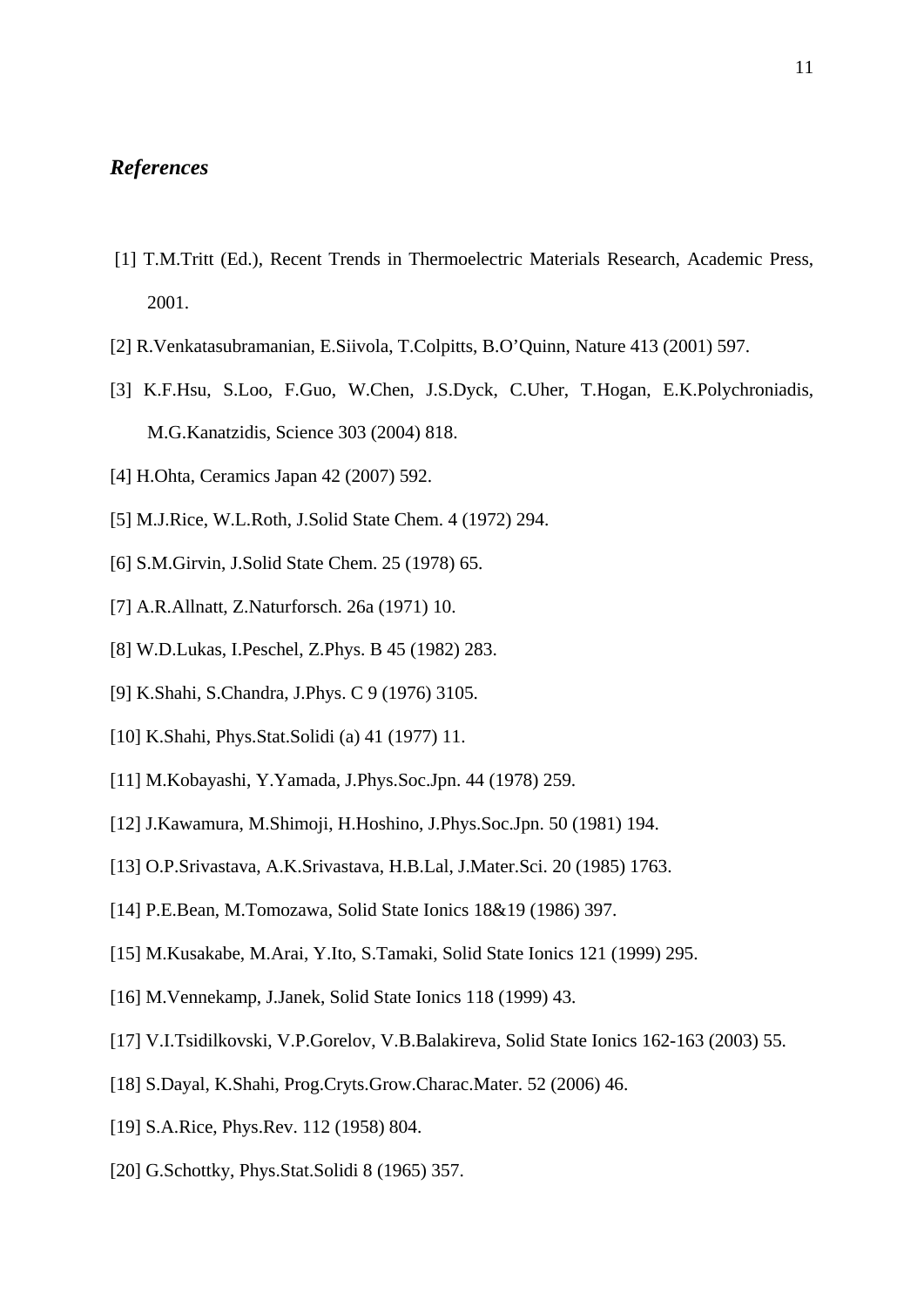- [21] I.M.Boswarva, P.L.Tan, Phys.Stat.Solidi (b) 50 (1972) 141.
- [22] P.G.Shewmon, Diffusion in Solids, McGraw-Hill, New-York 1963.
- [23] F.A.Lindemann, Z.Phys. 11 (1910) 609.
- [24] I.Yokota, J.Phys.Soc.Jpn. 21 (1966) 420.
- [25] W.Dieterich, P.Fulde, I.Peschel, Adv.Phys. 29 (1980) 527.
- [26] M.Aniya, Solid State Ionics 50 (1992) 125.
- [27] H.Bilz, W.Kress, Phonon Dispersion Relations in Insulators, Springer Verlag, 1979.
- [28] M.Kobayashi, T.Tomoyose, M.Aniya, J.Phys.Soc.Jpn. 60 (1991) 3742.
- [29] M.Aniya, T.Tomoyose, M.Kobayashi, Phys.Stat.Solidi (b) 196 (1996) K17.
- [30] T.Sakuma, K.Shibata, S.Hoshino, Solid State Ionics 53-56 (1992) 1278.
- [31] K.Wakamura, Solid State Ionics 171 (2004) 229.
- [32] H.C.Abbink, D.S.Martin, J.Phys.Chem.Solids 27 (1966) 205.
- [33] J.Corish, P.W.M.Jacobs, J.Phys. C 6 (1973) 57.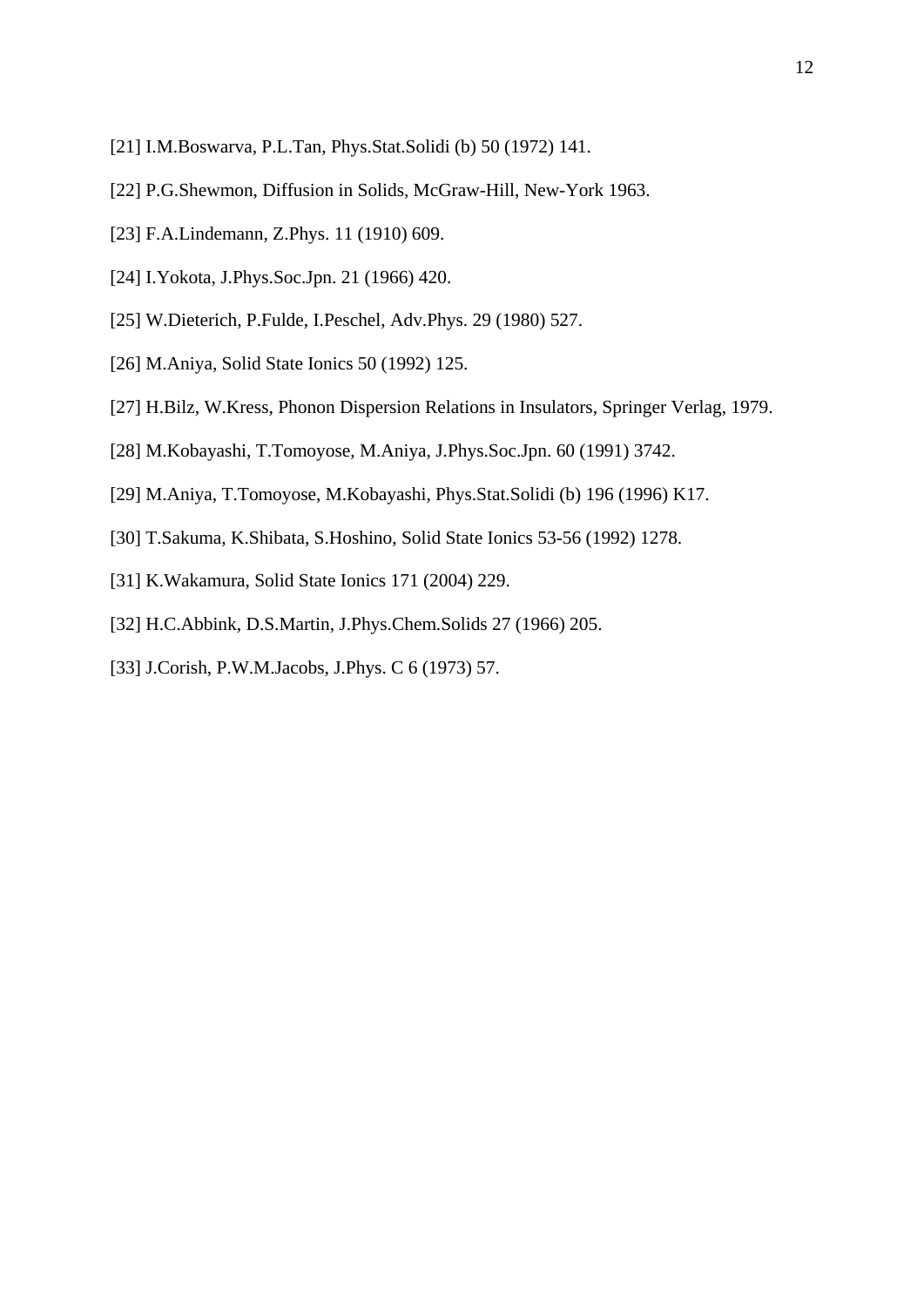

**Fig.1.** Illustration of a linear chain of atoms in a temperature gradient. The atoms can jump to a neighbor site separated by  $a_0$  with different probabilities  $\Gamma_-\$  and  $\Gamma_+$ .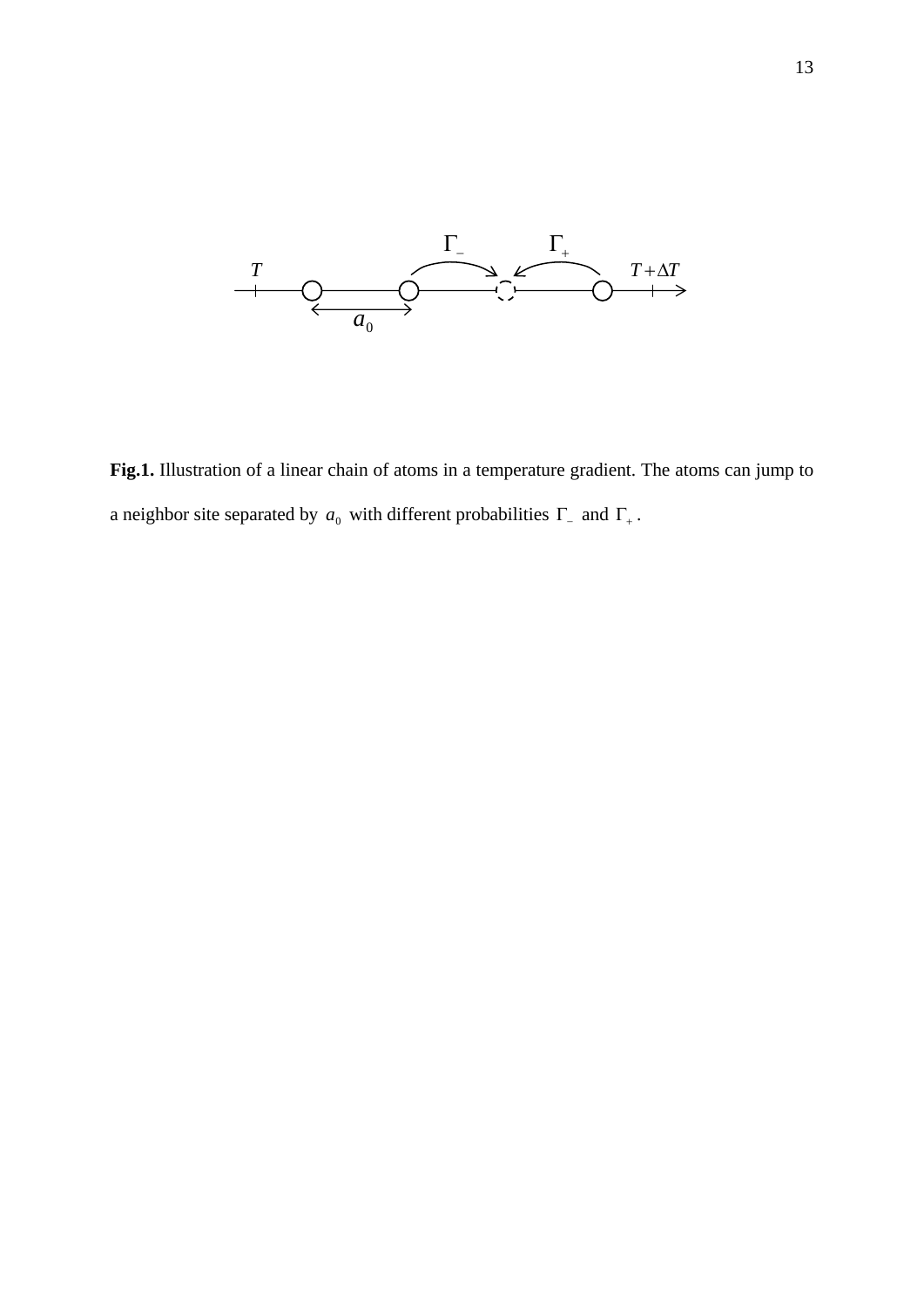

**Fig.2.** Schematic views of ion migration. The ion overcome the energy barrier  $E_a$  when the amplitude of vibration  $q$  exceed the critical value  $q_0$ .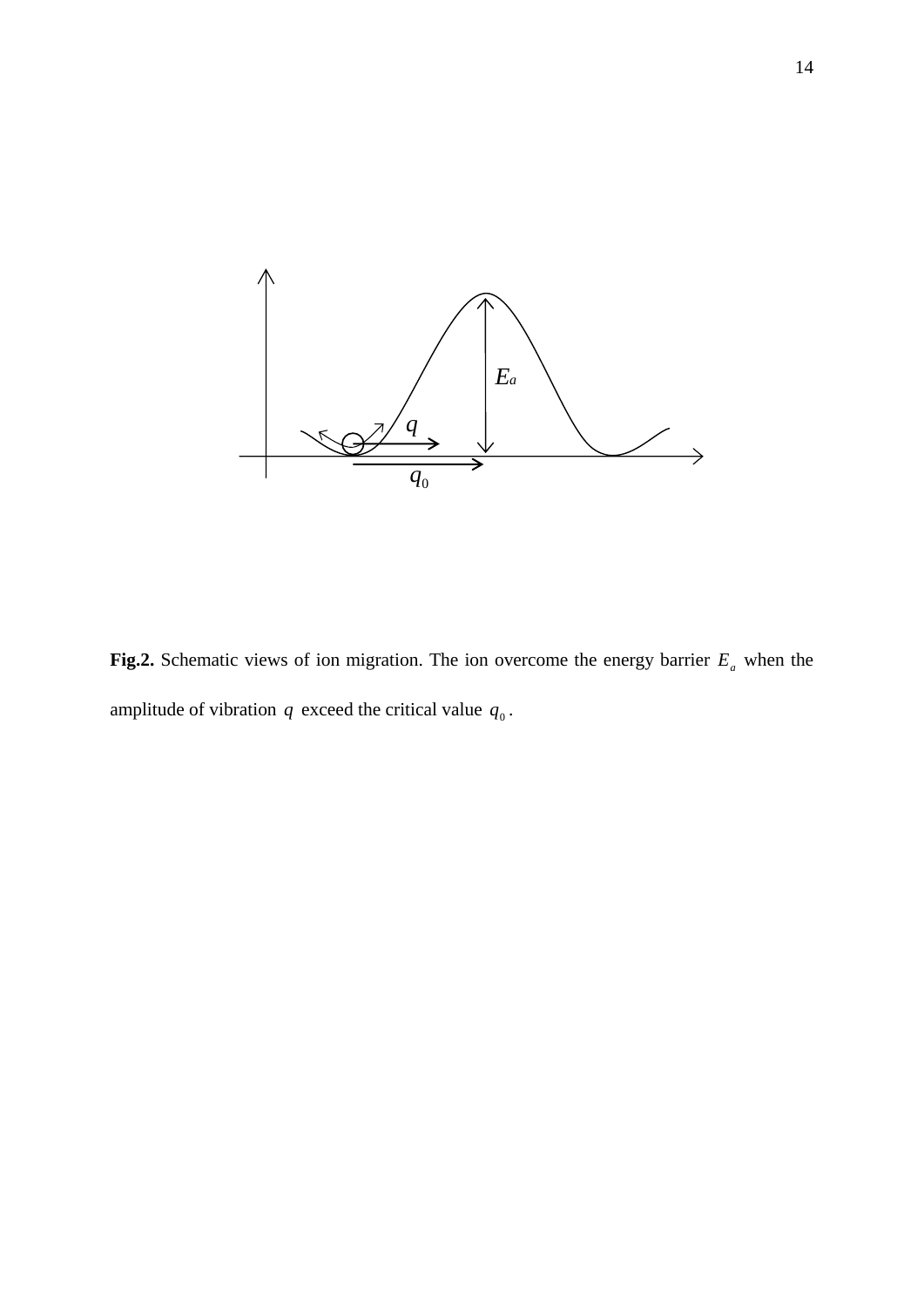

Fig. 3. (A) The ions can jump to a vacant site helped by short wavelength phonons. In this case, the jumping process is isolated.



Fig. 3. (B) The occurrence of collective motion of ions is helped by long wavelength phonons.